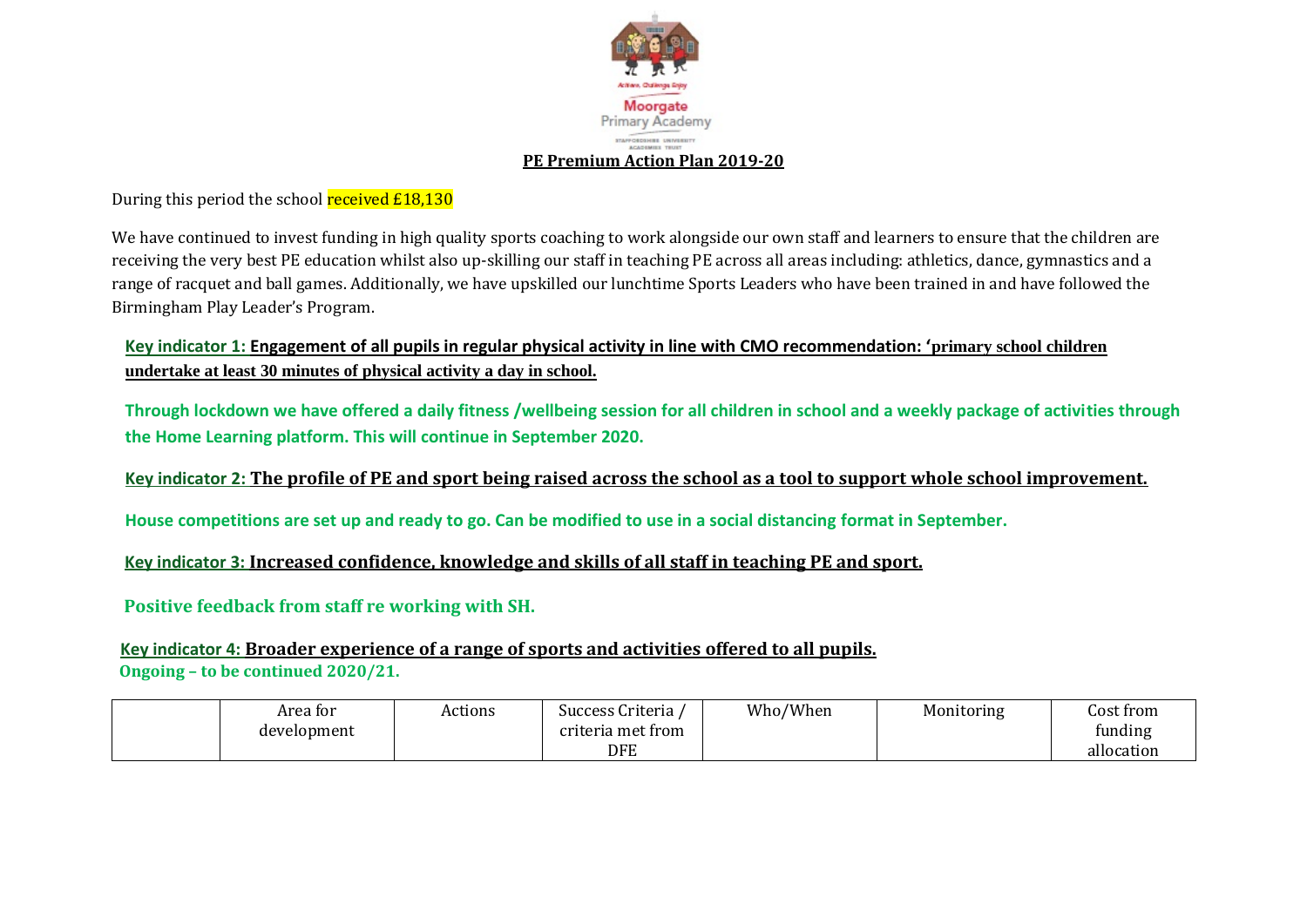

|     |                            |                         | Moorgate             |                        |                |  |
|-----|----------------------------|-------------------------|----------------------|------------------------|----------------|--|
| K11 | Provide a varied           | <b>Develop</b>          | provide existingadem | <b>yDM</b> (Sept 2019- |                |  |
|     | menu of activities         | improved links          | staff with training  | ongoing) alongside     |                |  |
|     | for children to take       | with Sports             | or resources to      | Sports Coach SH.       | Termly meeting |  |
|     | part in via                | Clubs around the        | help them teach PE   |                        | DM/SH for      |  |
|     | afterschool/               | town.                   | and sport more       | Further coaching       | evaluation and |  |
|     | lunchtime clubs            | <b>Tamworth</b>         | effectively          | from DF-Lunchtime      | ongoing        |  |
|     | including                  | Football/Rugby/         |                      | and after-school       | development.   |  |
|     | opportunities for          | <b>Hockey</b> / Cricket |                      | (KS1) football clubs.  |                |  |
|     | activities not             | to engage with          |                      |                        |                |  |
|     | provided for in P.E        | school and offer        |                      |                        |                |  |
|     | sessions.                  | workshops/              |                      |                        |                |  |
|     |                            | coaching.               |                      |                        |                |  |
|     | <b>Respond to pupil</b>    |                         |                      |                        |                |  |
|     | voice.                     |                         |                      |                        |                |  |
|     | <b>Pupil questionnaire</b> | Utilise our local       |                      | DM in liaison with JT  |                |  |
|     | <b>Summer Term</b>         | <b>Sports centre to</b> |                      | (TPSC)                 |                |  |
|     | 2019 identified a          | take part in            |                      |                        |                |  |
|     | range of sports and        | activities there.       |                      |                        |                |  |
|     | activities that            | (Rawlett).              |                      |                        |                |  |
|     | children would be          | <b>Rawlett coaches</b>  |                      |                        |                |  |
|     |                            | provide                 |                      |                        |                |  |
|     | interested in taking       | workshops/taster        |                      |                        |                |  |
|     | part in.                   | sessions at             |                      |                        |                |  |
|     | Less active children       | Moorgate.               |                      |                        |                |  |
|     | to be identified and       |                         |                      |                        |                |  |
|     |                            | Develop                 |                      | DM/SH/DF- ongoing      |                |  |
|     | targeted.                  | opportunities for       |                      | evaluation.            |                |  |
|     |                            | KS1 children in         |                      | Termly catch-up with   |                |  |
|     |                            | liaison with            |                      | SH.                    |                |  |
|     |                            | <b>Steve Harrison</b>   |                      |                        |                |  |
|     |                            | Daryl Finney.           |                      |                        |                |  |
|     |                            |                         |                      |                        |                |  |
|     |                            |                         |                      |                        |                |  |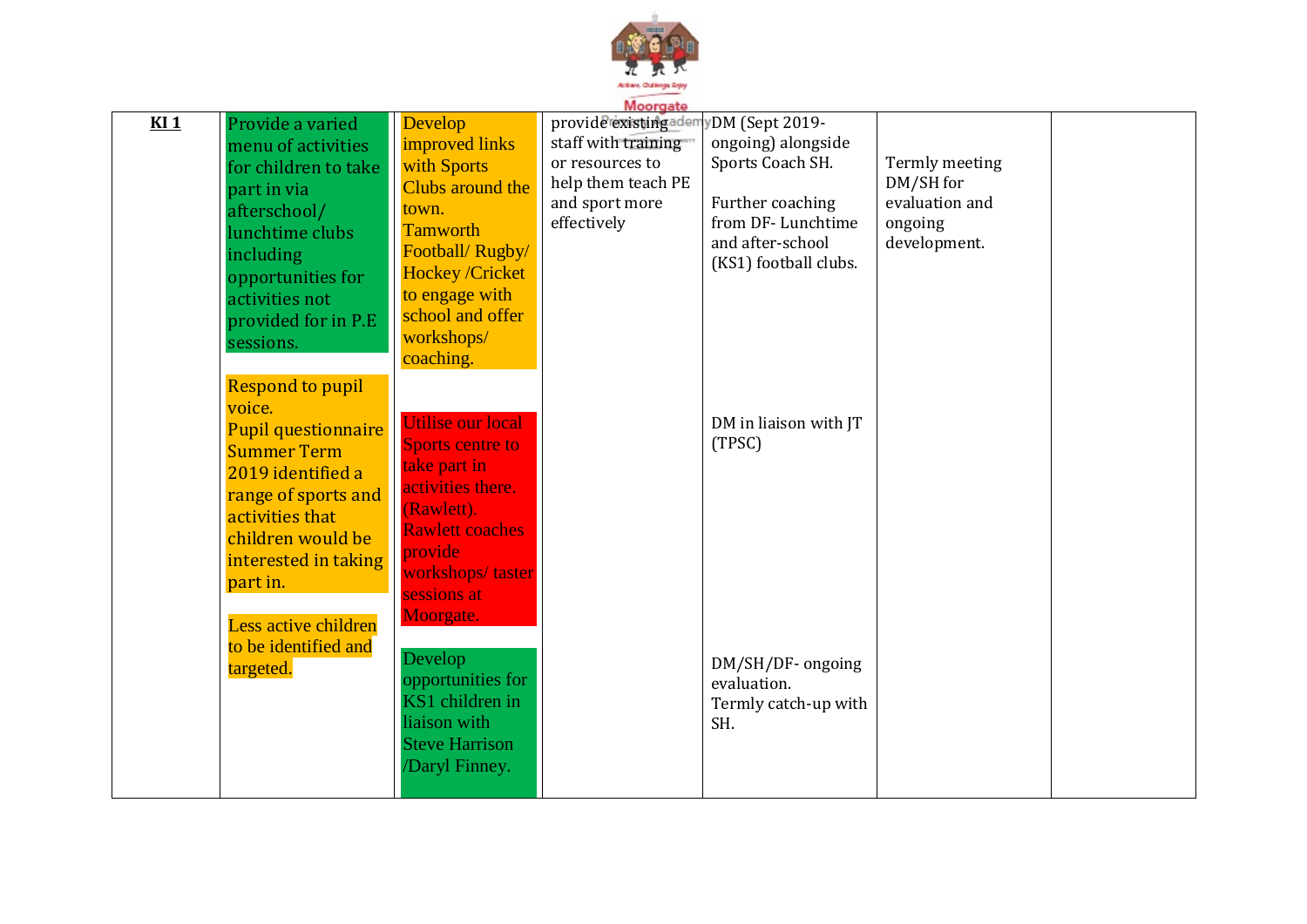|  |                                       | Active, Outletge Enjo                       |      |  |
|--|---------------------------------------|---------------------------------------------|------|--|
|  |                                       | Moorgate                                    |      |  |
|  | Opportunities for<br>children to take | Primary Academy<br>STAFFORDSHIEL UNIVERSITY |      |  |
|  | part in free after-                   |                                             |      |  |
|  | school clubs<br>(SH/DF etc)           |                                             |      |  |
|  | DM to trial a                         |                                             |      |  |
|  | twice-daily in-                       |                                             |      |  |
|  | class fitness                         |                                             |      |  |
|  | session in<br>Autumn 1 with           |                                             |      |  |
|  | intention of                          |                                             |      |  |
|  | whole school<br>roll-out in Spring    |                                             | $DM$ |  |
|  | <b>Term 2020.</b>                     |                                             |      |  |
|  | Trial a before                        |                                             |      |  |
|  | school club.                          |                                             | $DM$ |  |
|  |                                       |                                             |      |  |
|  |                                       |                                             |      |  |
|  |                                       |                                             |      |  |
|  |                                       |                                             |      |  |
|  |                                       |                                             |      |  |
|  |                                       |                                             |      |  |
|  |                                       |                                             |      |  |
|  |                                       |                                             |      |  |
|  |                                       |                                             |      |  |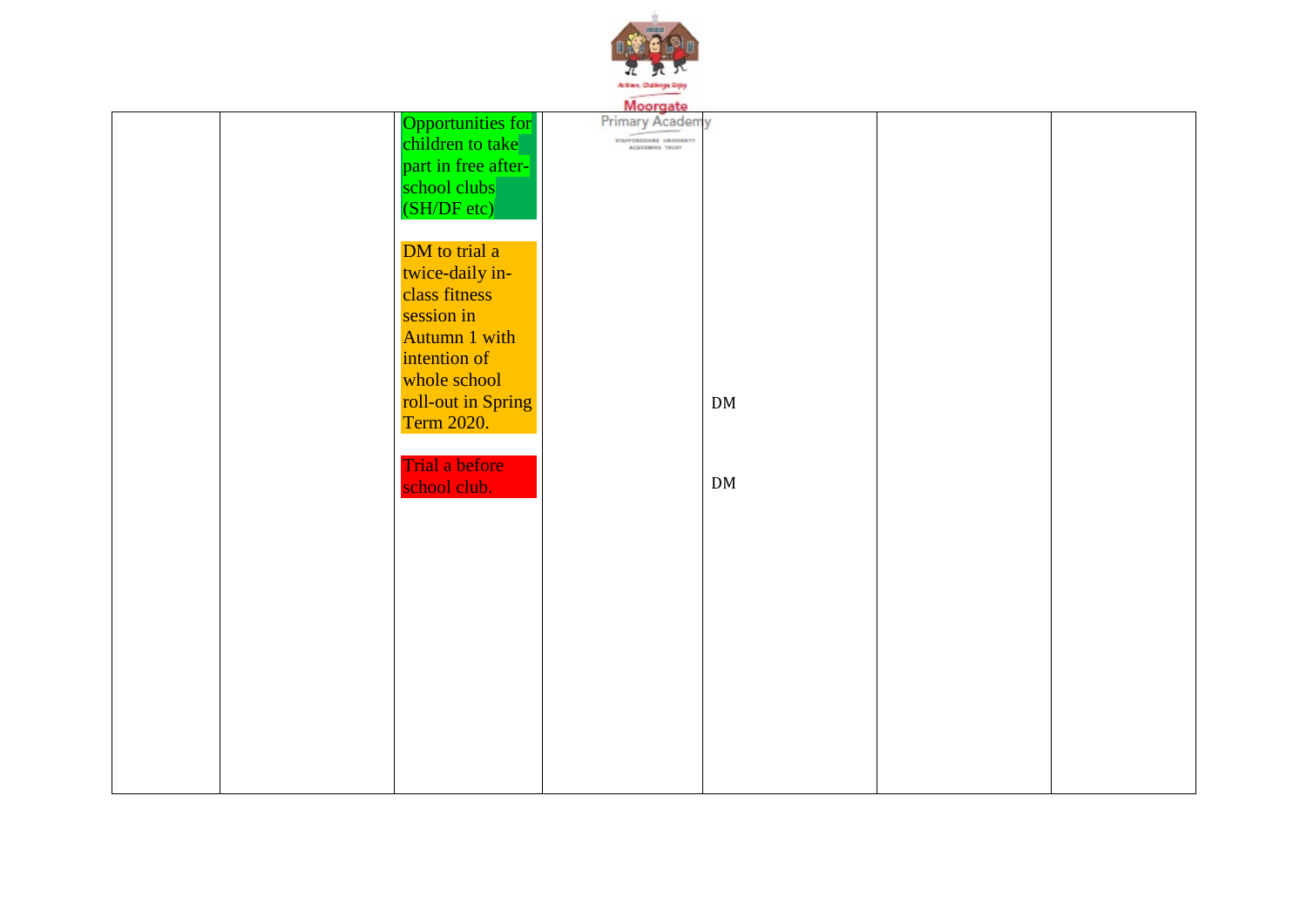

|                 |                                                                                                                                                                                                                                                                                                                  |                                                                                                                                                                                                                                                                                                                                        | Moorgate                                                                                                                                                                                                        |                                                                 |                                                                                                                                                                                                                                              |      |
|-----------------|------------------------------------------------------------------------------------------------------------------------------------------------------------------------------------------------------------------------------------------------------------------------------------------------------------------|----------------------------------------------------------------------------------------------------------------------------------------------------------------------------------------------------------------------------------------------------------------------------------------------------------------------------------------|-----------------------------------------------------------------------------------------------------------------------------------------------------------------------------------------------------------------|-----------------------------------------------------------------|----------------------------------------------------------------------------------------------------------------------------------------------------------------------------------------------------------------------------------------------|------|
|                 |                                                                                                                                                                                                                                                                                                                  |                                                                                                                                                                                                                                                                                                                                        | Primary Academy<br><b>STAFF ORDINERS</b> UNIVERSIT                                                                                                                                                              |                                                                 |                                                                                                                                                                                                                                              |      |
| KL <sub>2</sub> | Develop annual<br>programme of<br>competition/events<br>held throughout<br>the year where<br>children can earn<br>house points and<br>participate.<br>P.E to be<br>recognised in<br>celebration<br>assemblies.<br><b>Rewards and</b><br>incentives<br>presented in<br>assemblies and<br>shared with<br>families. | <b>Regular house</b><br>competitions<br>throughout the<br>school year-both<br>individual and<br>team where<br>children<br>represent their<br>house teams.<br>Celebration of<br>teams who<br>represent school<br>in sporting<br>competitions -<br>parents invited to<br>celebration<br>assemblies.<br>Children write<br>reports for P.E | Provide existing<br>staff with training<br>or resources to<br>help them teach PE<br>and sport more<br>effectively<br>Introduce new<br>sports or activities<br>and encourage<br>more pupils to take<br>up sport. | SH to organise and<br>run, DM to monitor.                       | Audit to include<br>condition report and<br>ability to successfully<br>carry out the PE<br>curriculum.<br>Part of monitoring<br>schedule<br>Record number of<br>children attending<br>events. Look for<br>greater % of children<br>involved. |      |
|                 | Y6 sports leaders<br>planning and<br>leading<br>sports/school<br>games/events to<br>raise self-<br>confidence and                                                                                                                                                                                                | board.<br><b>Improved Sports</b><br>Leader system in<br>place (with<br>support of SH).                                                                                                                                                                                                                                                 |                                                                                                                                                                                                                 | DM/SH/Y6 Sports<br>Leaders-half termly<br>meetings to evaluate. |                                                                                                                                                                                                                                              | £600 |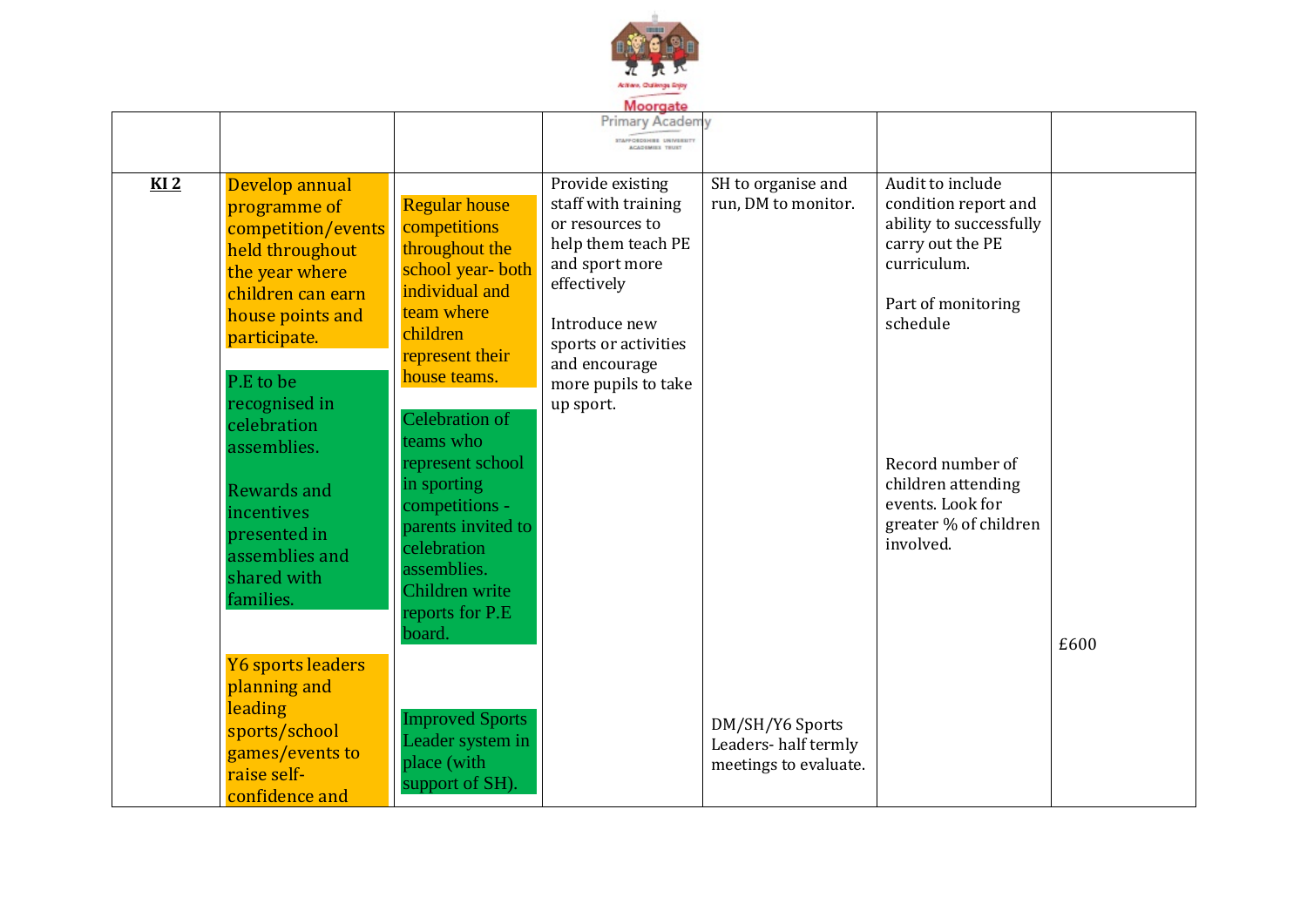| promote positive<br>role models. | <b>Sports Leaders to</b><br>be recognised for<br>the work they do<br>by earning<br>rewards for good<br>performance.<br>Purchase of<br>lanyards/<br>certificates/<br>badges etc as<br>part of reward<br>system.<br>Purchase of<br>separate<br>resources for<br>lunchtime play | Moorgate<br>Primary Academy<br>STAPPORDSHIEL UNIVERSITY | DM/SH     | Half-termly<br>meetings/end of<br>year evaluations. | Small costs to<br>purchase<br>lanyards/<br>certificates/<br>badges etc. £100 |
|----------------------------------|------------------------------------------------------------------------------------------------------------------------------------------------------------------------------------------------------------------------------------------------------------------------------|---------------------------------------------------------|-----------|-----------------------------------------------------|------------------------------------------------------------------------------|
|                                  | <b>Sports leaders</b><br>support in the<br>planning,<br>organising and<br>running of house<br>competitions<br><b>Sports Day etc.</b><br>Assess by need                                                                                                                       |                                                         | DM/SH     |                                                     | £1500                                                                        |
|                                  | following audit                                                                                                                                                                                                                                                              |                                                         | <b>DM</b> |                                                     |                                                                              |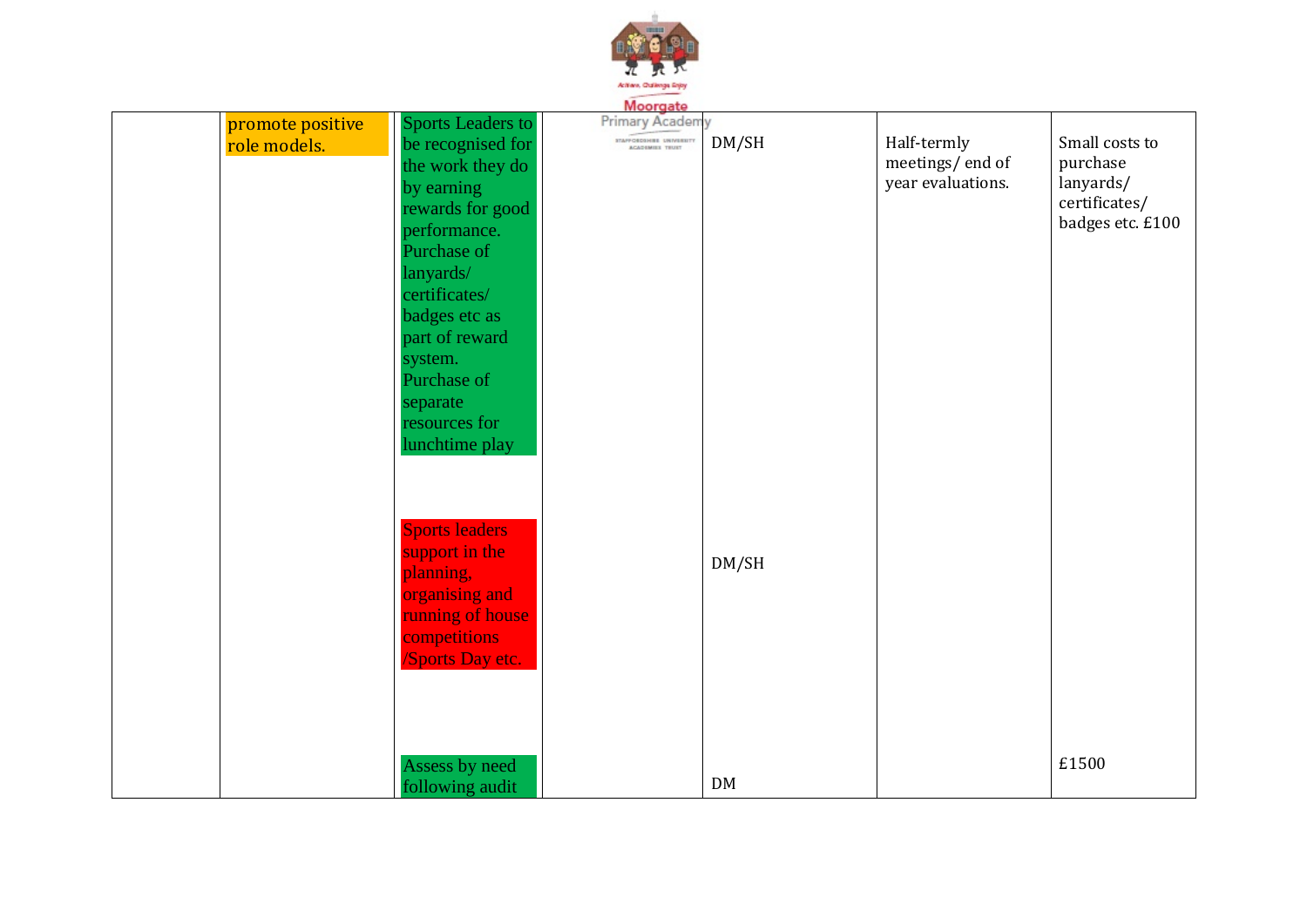

|     |                                                                                                                                                                                         |                                                                                                                              | Moorgate                                 |           |                                                                                        |                        |
|-----|-----------------------------------------------------------------------------------------------------------------------------------------------------------------------------------------|------------------------------------------------------------------------------------------------------------------------------|------------------------------------------|-----------|----------------------------------------------------------------------------------------|------------------------|
|     |                                                                                                                                                                                         | of resources.<br>Regular updating<br>of consumables<br>such as tennis<br>balls etc.                                          | Primary Academy<br>TAPPOSSOHIS UNIVERSIT |           | Staff questionnaire in<br>Summer term.                                                 |                        |
| K13 | Provide high<br>quality, safe PE<br>lessons for each<br>pupil 2 hours per<br>week.<br>Continue to buy in<br>a sports coach to<br>work alongside<br>staff to improve<br>their ability to | Repair and<br>update of<br>gymnastics<br>resources.<br>SH to work with<br>staff, set targets<br>and evaluate<br>performance. |                                          |           | <b>Evaluate through</b><br>staff/pupil<br>questionnaire.<br>Feedback from<br>SH/staff. | £370<br>£3800<br>$-SH$ |
|     | deliver high quality<br>P.E sessions.<br><b>Ensure P.E</b><br>equipment is<br>regularly audited,<br>and safety tested.                                                                  | Membership of<br>afPE to ensure<br>health and<br>safety guidance<br>and training is<br>up to date.                           |                                          | <b>DM</b> |                                                                                        | £100                   |
|     |                                                                                                                                                                                         | <b>Termly SUAT</b><br>co-ordinator                                                                                           |                                          | <b>DM</b> | Feedback updates/<br>new practise to staff.                                            |                        |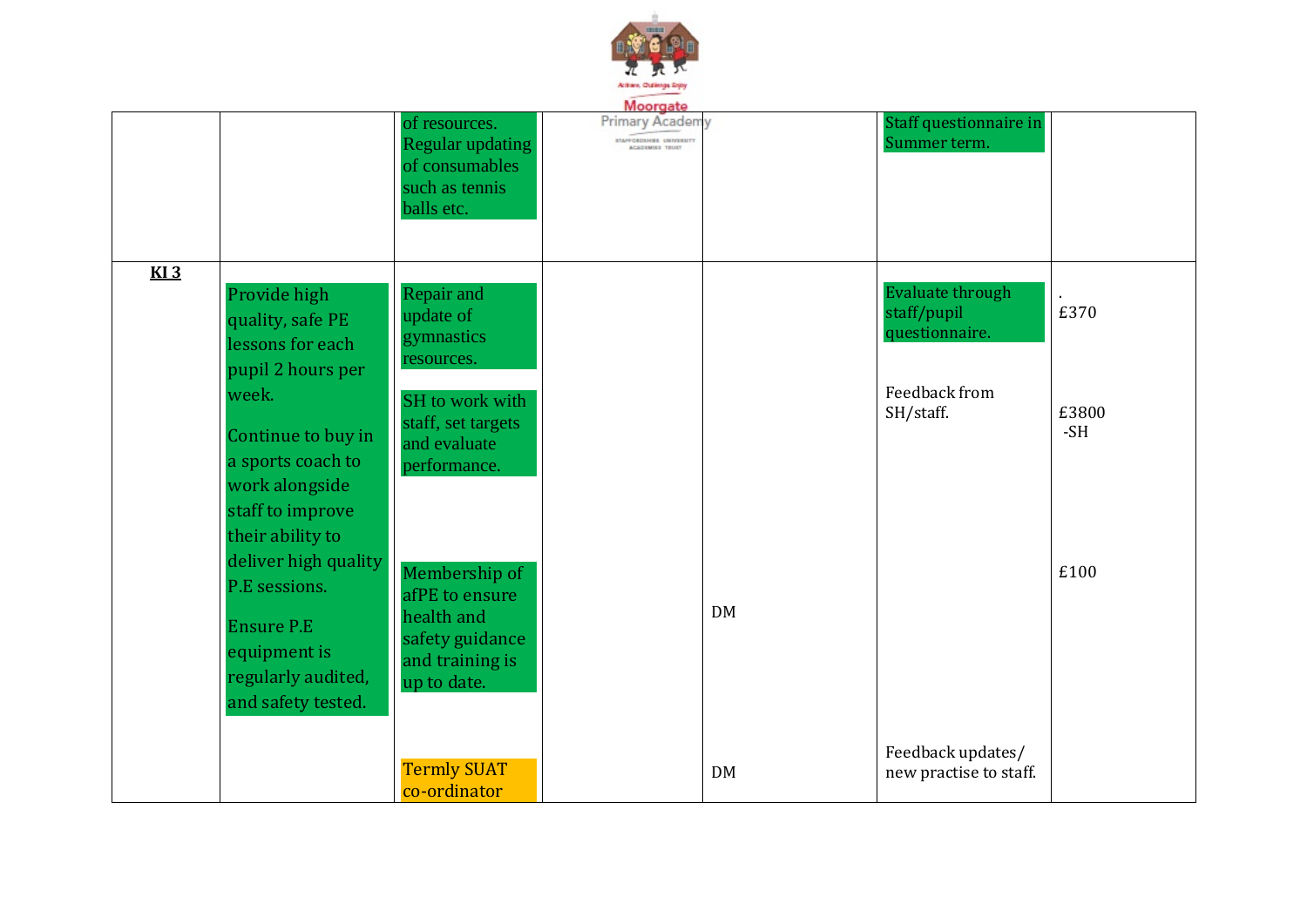

| Moorgate   |                                                                                                                                                            |                                                                                                                               |                                                                                                                                                    |                            |                                                                                                                |       |  |
|------------|------------------------------------------------------------------------------------------------------------------------------------------------------------|-------------------------------------------------------------------------------------------------------------------------------|----------------------------------------------------------------------------------------------------------------------------------------------------|----------------------------|----------------------------------------------------------------------------------------------------------------|-------|--|
|            | Provide support<br>and CPD<br>opportunities for<br>co-ordinator and<br>all staff.<br>Opportunities for<br>observations and<br>planning support<br>offered. | sessions.<br><b>Use SH</b> to offer<br>training<br>support.                                                                   | Primary Academy<br><b>STAFF ORDINERS</b> UNIVERSITY<br><b>ACADEMIES TELEP</b>                                                                      |                            |                                                                                                                |       |  |
| <b>KI4</b> | Children are<br>provided with<br>opportunities to<br>compete with<br>themselves and<br>other school via an<br>annual programme<br>of events.               | Take part in<br>more organised<br>events through<br>TSP.<br>Use minibus to<br>travel to events<br>that are further<br>afield. | Introduce new<br>sports or activities<br>and encourage<br>more pupils to take<br>up sport.<br>Support and<br>involve the least<br>active children. | DM -Pupil<br>questionnaire | Attend any TSC<br>meetings.<br>Use of website to<br>actively engage more<br>children in<br>competitive sports. | £5256 |  |
|            | Children learn to<br>swim a variety of<br>strokes and more<br>can self-rescue in a<br>swimming pool.<br><b>Increased number</b>                            | All KS2 children<br>are given 1 term<br>of swimming<br>provision.                                                             |                                                                                                                                                    |                            |                                                                                                                | £3200 |  |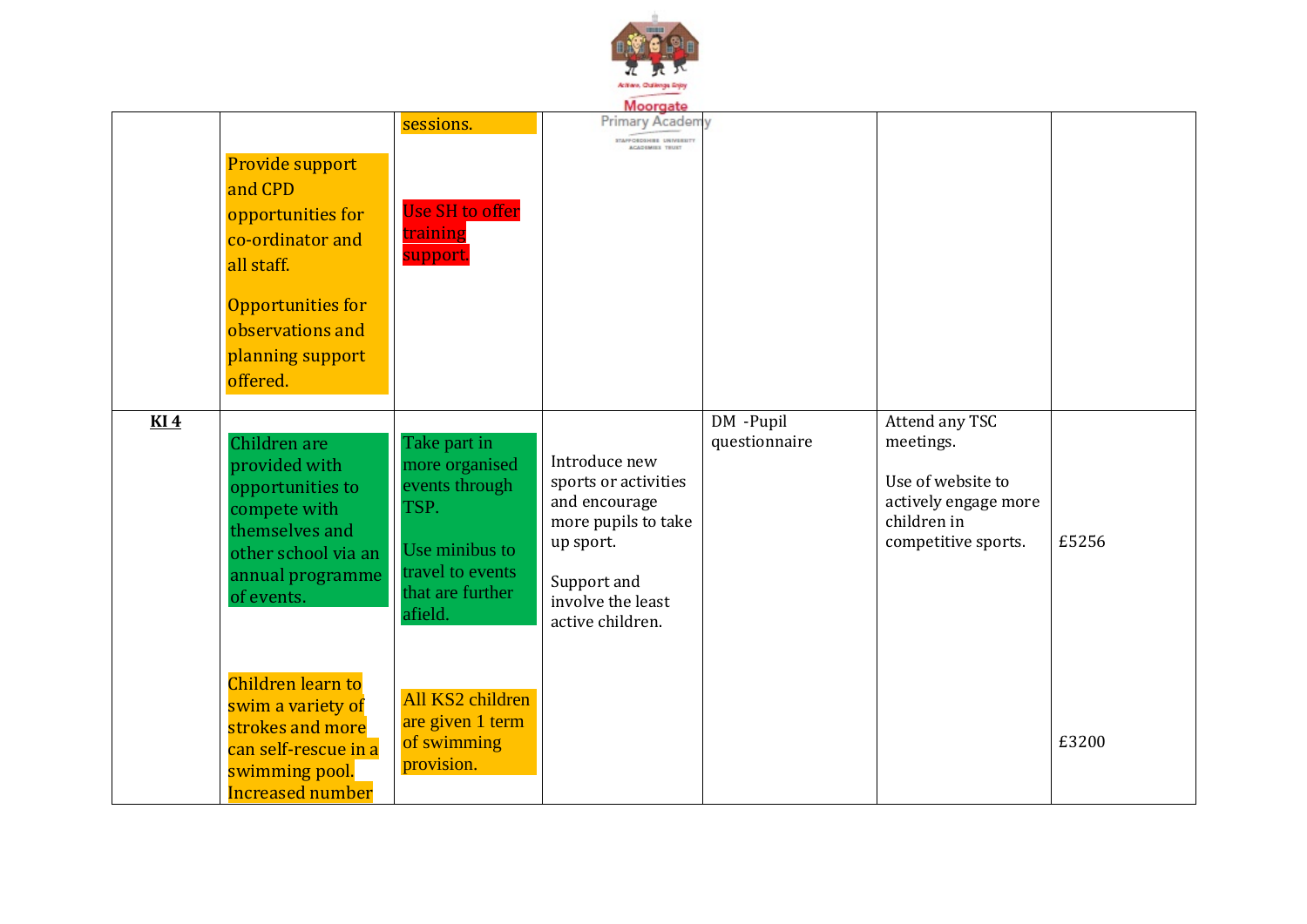

|                           |                     |                                                                                                         | Moorgate                |                                                                                                                                                  |  |
|---------------------------|---------------------|---------------------------------------------------------------------------------------------------------|-------------------------|--------------------------------------------------------------------------------------------------------------------------------------------------|--|
|                           | of children can     | <b>Enter Tamworth</b>                                                                                   | Primary Academy         |                                                                                                                                                  |  |
|                           | swim 25 metres by   | <b>Swimming Gala</b>                                                                                    | TAPPOSSOHISE UNIVERSITY |                                                                                                                                                  |  |
|                           | the time they leave | for the first time.                                                                                     |                         |                                                                                                                                                  |  |
|                           | Moorgate.           |                                                                                                         |                         |                                                                                                                                                  |  |
|                           |                     |                                                                                                         |                         |                                                                                                                                                  |  |
|                           |                     |                                                                                                         |                         |                                                                                                                                                  |  |
| Impact Statement 2019/20: |                     |                                                                                                         |                         |                                                                                                                                                  |  |
|                           |                     |                                                                                                         |                         | We had just started talking to local sports centres about offering extended provision. The head of Rawlett Sports Centre was prepared to         |  |
|                           |                     |                                                                                                         |                         | offer Basketball coaching in initial discussions. I was also about to speak to QEMS to see if they could offer us anything. Tamworth Rugby       |  |
|                           |                     | Club had also been spoken to on an initial basis. This is something we will take further post-Covid.    |                         |                                                                                                                                                  |  |
| $\bullet$                 |                     |                                                                                                         |                         | A KS1 after school football club commenced in the Autumn Term to begin offering greater provision for our younger children. Attendance           |  |
|                           |                     |                                                                                                         |                         | settled at about 10 children. Over £200 worth of new lunchtime play resources for KS1 children were purchased in the Autumn Term                 |  |
|                           |                     | including Spacehoppers, mini-stilts and bounce boards.                                                  |                         |                                                                                                                                                  |  |
| $\bullet$                 |                     |                                                                                                         |                         | I trialled a start the day fitness activity but it was difficult to fit in regularly because of pressures of timetable. However, a daily fitness |  |
|                           |                     | session is currently been implemented and will continue into the early part of the 2020-21 school year. |                         |                                                                                                                                                  |  |
| $\bullet$                 |                     |                                                                                                         |                         | PE Planning Scheme - All staff continue to use the PE planning scheme and associated resources. Staff are generally happy with the scheme        |  |
|                           |                     |                                                                                                         |                         | (discussions/ questionnaire)-90% of staff happy or very happy.- staff would like greater variety and more support with Dance so I will look      |  |
|                           |                     | to supplement the P.E scheme with extra dance for next year.                                            |                         |                                                                                                                                                  |  |
|                           |                     |                                                                                                         |                         | A full program of inter-house sports was planned and ready to go in the Summer Term- mainly set up by SH. This will be ready to use              |  |
|                           |                     |                                                                                                         |                         | straight away next year when P.E returns back to normal. In the Summer I will work on a limited socially distant program of activities for       |  |
|                           |                     | the Autumn Term, similar to the challenges children completed for Virtual Sports Week                   |                         |                                                                                                                                                  |  |
|                           |                     |                                                                                                         |                         |                                                                                                                                                  |  |
|                           |                     |                                                                                                         |                         | Sports Coach - Steve Harrison worked with staff on a Thursday afternoon. Staff were generally positive in their feedback and found his           |  |
|                           |                     |                                                                                                         |                         | support useful although more experienced staff less so. The coach had to be encouraged to follow our school scheme rather than using less        |  |
|                           |                     |                                                                                                         |                         | effective materials from Twinkl. This will need to be more closely monitored if continued next year to ensure positive progression for ALL       |  |
| teachers.                 |                     |                                                                                                         |                         |                                                                                                                                                  |  |
|                           |                     |                                                                                                         |                         |                                                                                                                                                  |  |
| $\bullet$                 |                     | Some of the Sports Leaders assisted with preparation for Virtual Sports by recording support videos.    |                         |                                                                                                                                                  |  |
|                           |                     |                                                                                                         |                         |                                                                                                                                                  |  |
|                           |                     |                                                                                                         |                         | Mr. Harrison also supported the lunchtime Sports Leaders on days he was in school and ran an after school Multi-Sports club that was quite       |  |
|                           |                     | well attended. All children enjoyed attending this club.                                                |                         |                                                                                                                                                  |  |

 Gymnastics equipment was all tested at the start of the year and some was then upgraded. Small consumables such as tennis balls were regularly replenished. Large storage baskets were purchased to enable better storage of larger equipment such as rugby balls/ footballs.